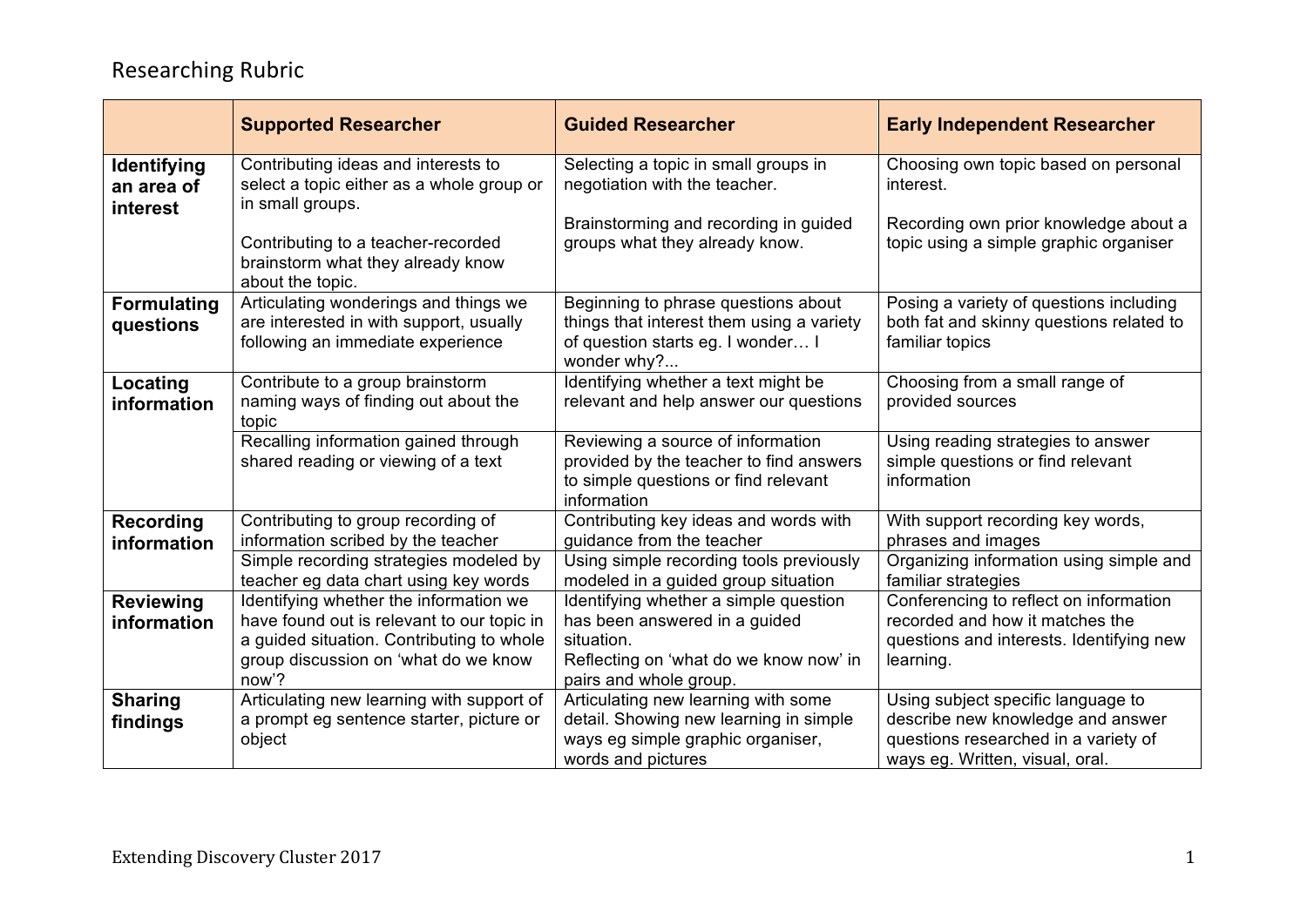| Teaching ideas to support the development of the 'Supported Researcher'                                                                                                                                                                                                                                                                                                                                                                                                                                                                                     |                                                                                                                                                                                                                                                                                                                                                                                                                                                                                                                                                                                                                                                                                                                                                                                                                                                                                                                                                                                                         |  |
|-------------------------------------------------------------------------------------------------------------------------------------------------------------------------------------------------------------------------------------------------------------------------------------------------------------------------------------------------------------------------------------------------------------------------------------------------------------------------------------------------------------------------------------------------------------|---------------------------------------------------------------------------------------------------------------------------------------------------------------------------------------------------------------------------------------------------------------------------------------------------------------------------------------------------------------------------------------------------------------------------------------------------------------------------------------------------------------------------------------------------------------------------------------------------------------------------------------------------------------------------------------------------------------------------------------------------------------------------------------------------------------------------------------------------------------------------------------------------------------------------------------------------------------------------------------------------------|--|
| <b>Context for Learning</b><br>Introduce students to the researching process by conducting shared investigations (whole class or group) into an area of<br>interest or a specific question. Use shared experiences through the inquiry focus, or interests that have emerged through<br>Discovery to prompt student interest and wonderings. Shared research should be done in short bursts over a short time<br>frame and be specific in focus. Students can be given choice in the way they share their learning making the inquiry more<br>personalised. |                                                                                                                                                                                                                                                                                                                                                                                                                                                                                                                                                                                                                                                                                                                                                                                                                                                                                                                                                                                                         |  |
| Identifying<br>an area of<br>interest                                                                                                                                                                                                                                                                                                                                                                                                                                                                                                                       | As a whole group, brainstorm a teacher nominated topic to connect children with what they already know about this<br>topic. Teacher scribes. Opportunity to model ways of connecting to, and recording prior knowledge.                                                                                                                                                                                                                                                                                                                                                                                                                                                                                                                                                                                                                                                                                                                                                                                 |  |
| <b>Formulating</b><br>questions                                                                                                                                                                                                                                                                                                                                                                                                                                                                                                                             | Create a culture where wondering and asking questions is valued and no question is too small or too big. Celebrate<br>good questions.<br>Teacher models wondering questions after real experiences. Record and display students' wonderings referring<br>back to them when new ideas or discoveries arise.<br>Ask students to say what interests them and help them shape this into a wondering question by paraphrasing. So<br>you might be wondering                                                                                                                                                                                                                                                                                                                                                                                                                                                                                                                                                  |  |
| Locating<br>information                                                                                                                                                                                                                                                                                                                                                                                                                                                                                                                                     | Brainstorm ways of finding out answers to our questions with the students and record visually some sources of<br>information eg. Books, pictures, people (experts), internet.<br>Distinguish between texts that might tell us information and texts that are for enjoyment. Explain what a fact is and<br>how it might be different to someone's opinion or idea.<br>Through shared and modelled reading/viewing/listening to sources of information use 'think aloud' strategy to<br>demonstrate how to locate information that is relevant to our interests or questions.<br>Model strategy of highlighting key words or phrases.<br>Use questions for reflecting such as:<br>Did we find out any thing interesting about -----?<br>$\bullet$<br>Did we hear or see anything that might answer our question?<br>$\bullet$<br>What does thins make you think?<br>$\bullet$<br>We wanted to know---- did you hear/see anything that helps us?<br>What part of the text tells us about----?<br>$\bullet$ |  |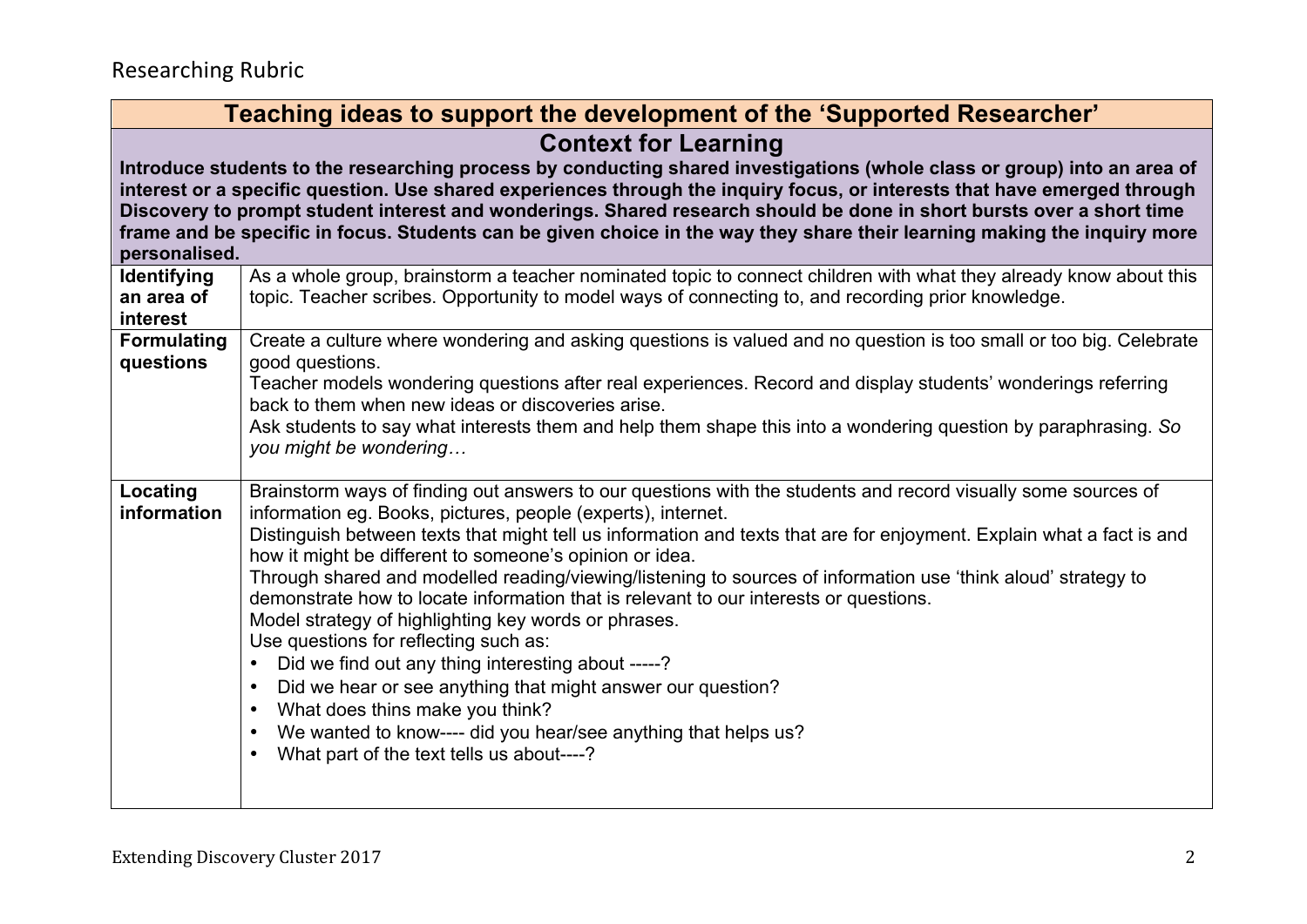| Recording<br>information        | Encourage students to respond to what they have found out by recording informally through words or pictures.<br>Model how to record information in key words, phrases or pictures. Introduce them to simple data charts or other<br>simple strategies for recording to show them how to organise information.<br>Always include an extra column on the data chart labelled 'interesting' so information that they discover that doesn't<br>match their questions can be recorded. |
|---------------------------------|-----------------------------------------------------------------------------------------------------------------------------------------------------------------------------------------------------------------------------------------------------------------------------------------------------------------------------------------------------------------------------------------------------------------------------------------------------------------------------------|
| <b>Reviewing</b><br>information | Display class data charts and review them frequently, reflecting on what we have found out and adding any new<br>ideas.<br>Ask students to 'turn and talk' to a partner and tell them what you know now.<br>Discuss:<br>Did we find answers to our wonderings/questions?<br>What do you know now that you didn't know before?<br>What else are you wondering now?                                                                                                                 |
| <b>Sharing</b><br>findings      | Expose students to a small range of sharing techniques eg. Drawing, making a model, writing a simple information<br>text, making a simple video explaining what you have found out. Encourage students to select a way they would like<br>to share what they have discovered.<br>Include resources and provocations in Discovery for students to create/make items to share using their new<br>knowledge.                                                                         |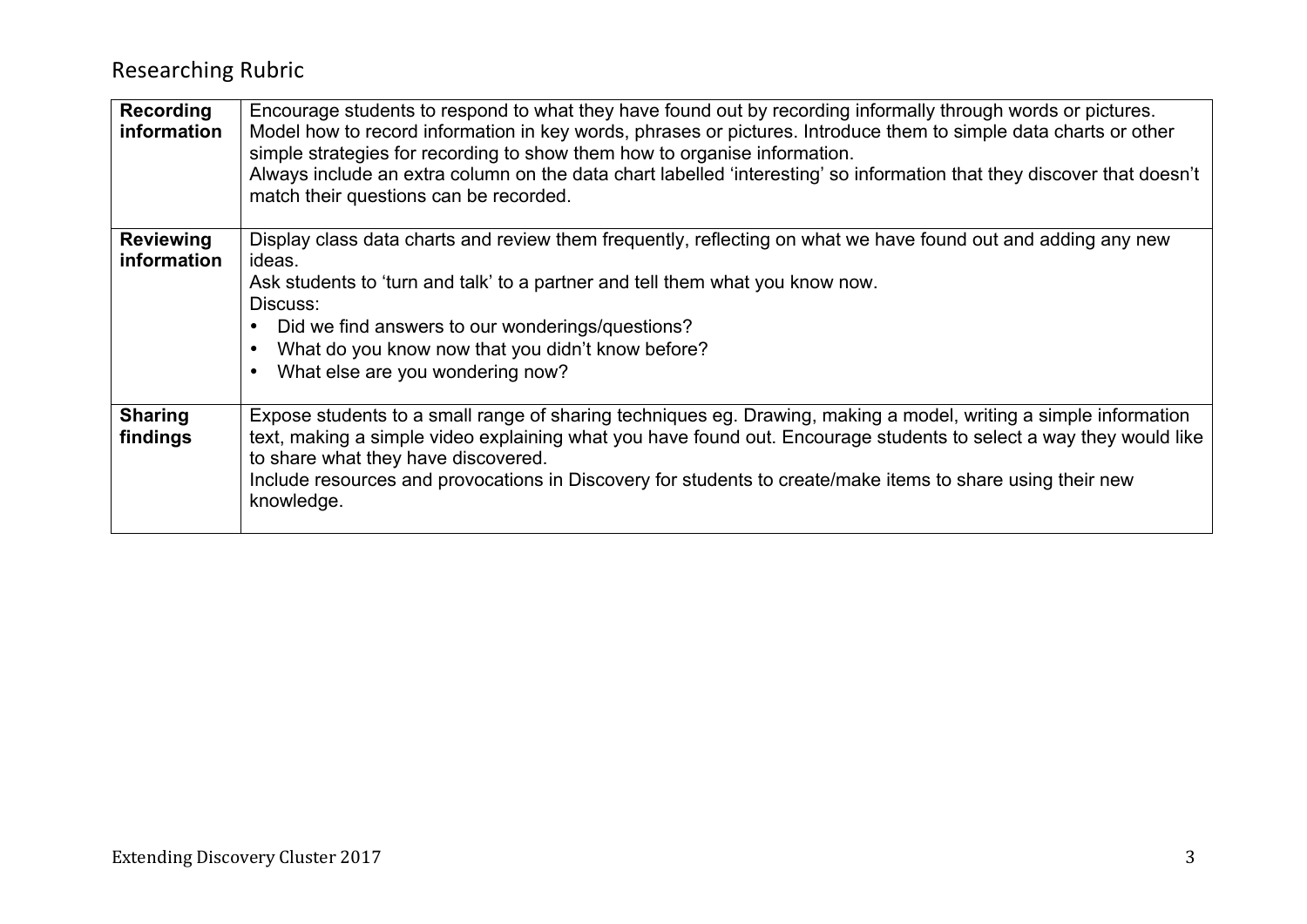| Teaching ideas to support the development of the 'Guided Researcher'                                                                                                                                                                                                                                                                                                                                                                                                                                                                                                                                                |                                                                                                                                                                                                                                                                                                                                                                                                                                                                                                                                                                                                                                                                                                                                                                                                                                                                                                                                                                                                                                                                                       |  |
|---------------------------------------------------------------------------------------------------------------------------------------------------------------------------------------------------------------------------------------------------------------------------------------------------------------------------------------------------------------------------------------------------------------------------------------------------------------------------------------------------------------------------------------------------------------------------------------------------------------------|---------------------------------------------------------------------------------------------------------------------------------------------------------------------------------------------------------------------------------------------------------------------------------------------------------------------------------------------------------------------------------------------------------------------------------------------------------------------------------------------------------------------------------------------------------------------------------------------------------------------------------------------------------------------------------------------------------------------------------------------------------------------------------------------------------------------------------------------------------------------------------------------------------------------------------------------------------------------------------------------------------------------------------------------------------------------------------------|--|
| <b>Context for Learning</b><br>Research is still highly supported by the teacher. Guided research could be with the whole group (giving small groups<br>independent one-step tasks within the process), or students could be placed in focus groups based on interest. Individual<br>students may become curious about something during Discovery and through a learning conversation the teacher<br>supports that student to find out. Teachers guide discussions to develop thinking around higher order questions (fat<br>questions). Students should be building a range of ways they can share their learning. |                                                                                                                                                                                                                                                                                                                                                                                                                                                                                                                                                                                                                                                                                                                                                                                                                                                                                                                                                                                                                                                                                       |  |
| <b>Identifying</b><br>an area of<br>interest                                                                                                                                                                                                                                                                                                                                                                                                                                                                                                                                                                        | Students in small groups possibly according to like interests or questions. Brainstorm as a small group what is<br>already known about the topic. Model concept mapping as a way of exploring a topic. Scribing of prior knowledge is<br>collaborative.                                                                                                                                                                                                                                                                                                                                                                                                                                                                                                                                                                                                                                                                                                                                                                                                                               |  |
| <b>Formulating</b><br>questions                                                                                                                                                                                                                                                                                                                                                                                                                                                                                                                                                                                     | Teacher models a variety of question starters eg: I wonder Who What Where When How What if<br>Co-create anchor charts with the students of possible question starts.<br>Help students refine questions from broad to specific.<br>Value all questions students develop and use them to drive guided inquiries.                                                                                                                                                                                                                                                                                                                                                                                                                                                                                                                                                                                                                                                                                                                                                                        |  |
| Locating<br>information                                                                                                                                                                                                                                                                                                                                                                                                                                                                                                                                                                                             | Explore the difference between factual texts and fiction texts with students. Establish what a fact is.<br>Continue to brainstorm with students and record ways we could find answers to specific questions.<br>Through Modelled and Shared sessions demonstrate how to use an index in an information text, or conduct an<br>internet search using an appropriate search engine (eg. Kidrex, kiddle or google) to locate sources you will use<br>together.<br>Provide them with a limited range of information sources and ask them to say which one might answer their<br>question and why. Which might be the best source to use and why.<br>Through guided sessions ask students to look through an information source independently or in pairs then discuss<br>together what they have found out (could be an answer to a specific question, or interesting information about the<br>target topic). Support students to locate and highlight key words. Discuss what they have discovered and ask them<br>'how do you know' 'show me when in the text it tells you about that'. |  |
| Recording<br>information                                                                                                                                                                                                                                                                                                                                                                                                                                                                                                                                                                                            | Continue to encourage students to record what they have found out informally. In guided groups use a more formal<br>recording tool such as a data chart. Support students to record key words or phrases on the data chart or other<br>simple recording tool. Continue to use the 'interesting' column on the data chart. Teach what key words are, ie they                                                                                                                                                                                                                                                                                                                                                                                                                                                                                                                                                                                                                                                                                                                           |  |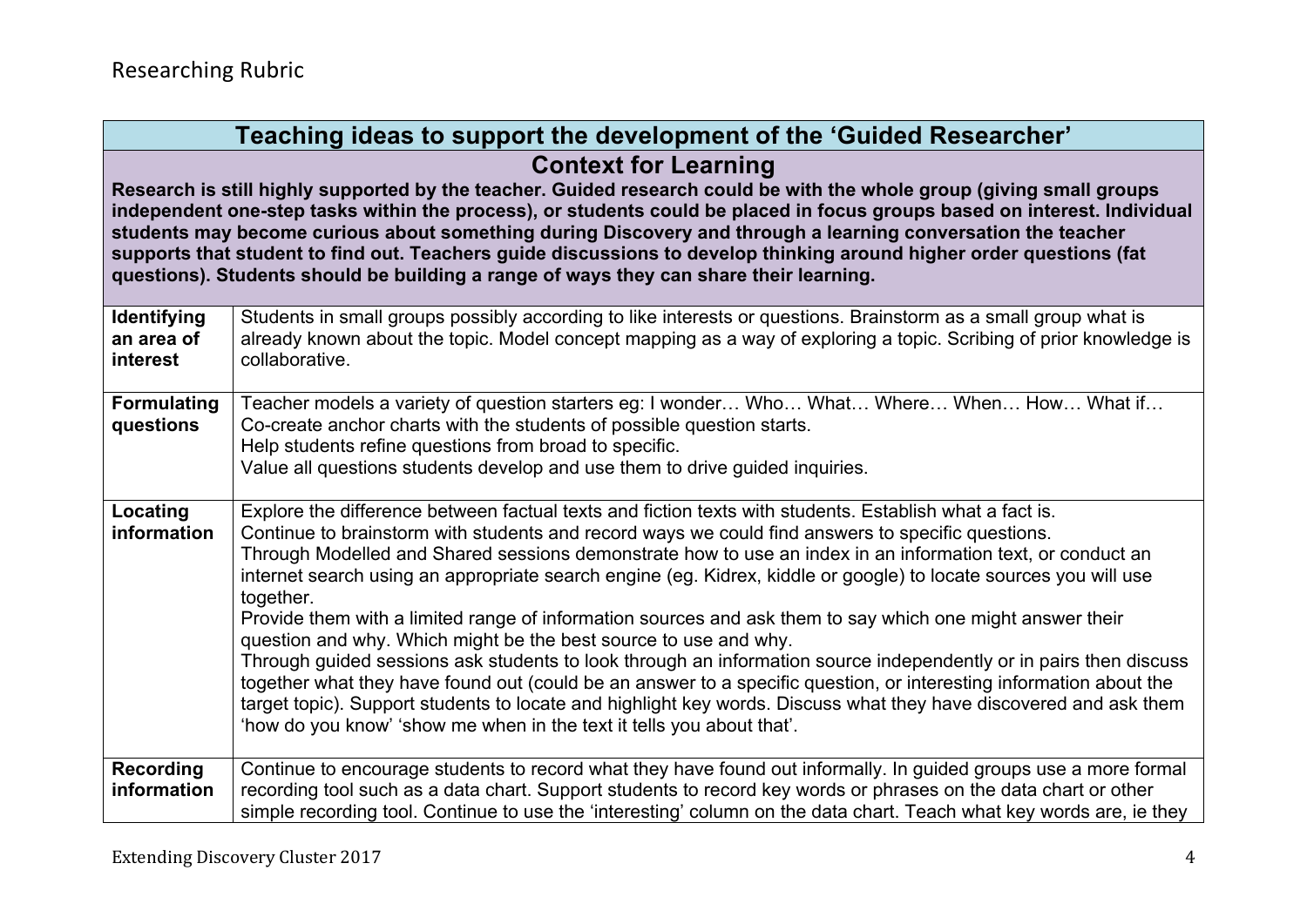|                                 | are words that give us the most information. Take a rich sentence from an information text you are using with the<br>group and write each word on a separate card. Ask students to select the word/s that are most important in the<br>sentence.<br>3-facts strategy could be used with whole groups or focus groups to show how to organise information. Share a text<br>with students (you read to them, or view a video clip or listen to a guest speaker). At the end ask students<br>individually or in pairs to write 3 facts they remember (or think are important) on separate strip of paper. Ask<br>students to share their facts in groups and show them how to 'bundle' like facts. Eg these are all about what the<br>animal eats, these are about what it looks like etc. Display the fact strips in their bundles and give each a<br>label/heading. |
|---------------------------------|--------------------------------------------------------------------------------------------------------------------------------------------------------------------------------------------------------------------------------------------------------------------------------------------------------------------------------------------------------------------------------------------------------------------------------------------------------------------------------------------------------------------------------------------------------------------------------------------------------------------------------------------------------------------------------------------------------------------------------------------------------------------------------------------------------------------------------------------------------------------|
| <b>Reviewing</b><br>information | Display class or co-constructed data charts and review them frequently, reflecting on what we have found out and<br>adding any new ideas.<br>Relate the information gathered back to the questions or wonderings we were researching. Discuss:<br>• What have we found out?<br>Have we answered our question/s?<br>$\bullet$<br>How do you know?<br>$\bullet$<br>Is there anything missing?<br>$\bullet$<br>Did we find out anything extra we hadn't thought about?<br>$\bullet$<br>Now you know this are there any other questions you would like to add?                                                                                                                                                                                                                                                                                                         |
| <b>Sharing</b><br>findings      | Discuss with students 'who else might like to know about this' establishing an authentic audience. Continue to<br>expose students to a wider range of sharing techniques. If researching different topics in guided groups there is a<br>great opportunity to share with their peers. Co-construct criteria for sharing through oral presentations.<br>Include resources and provocations in Discovery for students to create/make items to share using their new<br>knowledge.                                                                                                                                                                                                                                                                                                                                                                                    |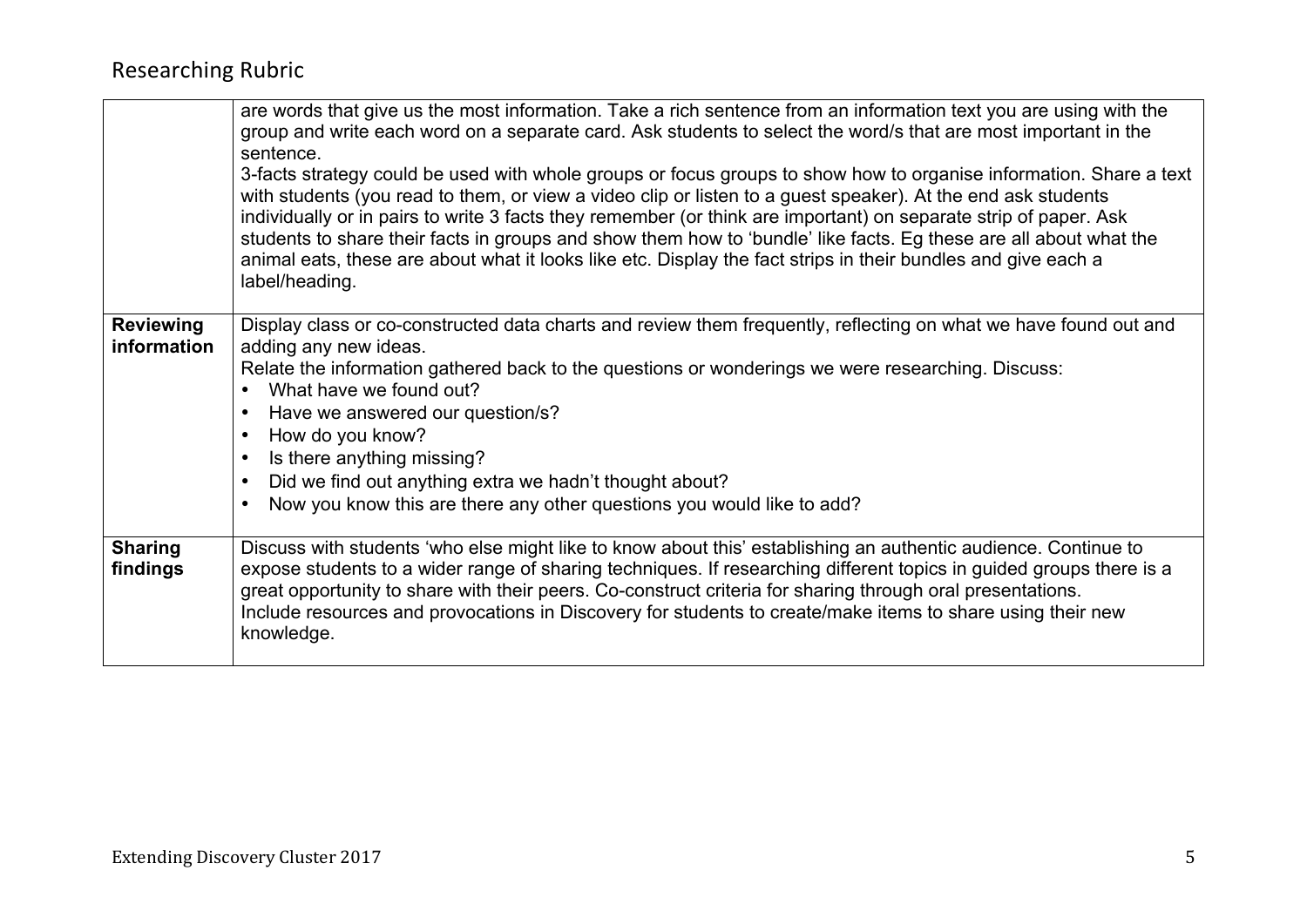| Teaching ideas to support the development of the 'Early Independent Researcher'                                                                                                                                                                      |  |  |
|------------------------------------------------------------------------------------------------------------------------------------------------------------------------------------------------------------------------------------------------------|--|--|
| <b>Context for Learning</b>                                                                                                                                                                                                                          |  |  |
| When embarking on independent research in the early stages areas of interest might emerge from Discovery, the current                                                                                                                                |  |  |
| inquiry focus, or personal interests of the student. Early Independent Researchers need frequent 'check ins' with teachers                                                                                                                           |  |  |
| to help guide the process. They may start with very focused questions that can be research over a short time frame before<br>feeling confident with tackling bigger questions, with teacher prompting. Smaller inquiries may lead to further related |  |  |
| inquiries. Students share their learning in formal or informal ways.                                                                                                                                                                                 |  |  |
| Students draw upon strategies they have previously been taught/modelled in order to identify areas of personal                                                                                                                                       |  |  |
| interest to them.                                                                                                                                                                                                                                    |  |  |
|                                                                                                                                                                                                                                                      |  |  |
| Expose students to the idea of 'fat and skinny' questions<br>Skinny questions require a short answer, usually a yes or a no, one or two words. They take up little time or space                                                                     |  |  |
| in your head. (Eg. Who, What, Where, When)                                                                                                                                                                                                           |  |  |
| Fat questions take time to think about and require explanation. (Eg Why, How, What if)                                                                                                                                                               |  |  |
| Value both skinny and fat questions, and show students that skinny questions can lead to fat questions.                                                                                                                                              |  |  |
|                                                                                                                                                                                                                                                      |  |  |
| Provide a small range of information sources you know are relevant and at a suitable level for the students that they<br>can select from. Provide opportunities for students to access the school library or encourage them to ask their             |  |  |
| parents to take them to a local library. Bookmark a small range of websites that may provide relevant information.                                                                                                                                   |  |  |
| Conduct workshops with students who are ready to work more independently on skills and strategies including:                                                                                                                                         |  |  |
| How to use a search engine<br>$\bullet$                                                                                                                                                                                                              |  |  |
| How to decide if a source of information is a good source for them to use (readability, reliability)<br>$\bullet$                                                                                                                                    |  |  |
| How to navigate websites<br>$\bullet$<br>How to conduct an interview (ask an expert)<br>$\bullet$                                                                                                                                                    |  |  |
| How to email an expert                                                                                                                                                                                                                               |  |  |
|                                                                                                                                                                                                                                                      |  |  |
| Model some simple recording strategies such as mind maps, concept maps, words and pictures and reflection                                                                                                                                            |  |  |
| journals. Show them how these can be used in Inquiry or Discovery, and at other times. Always emphasise the                                                                                                                                          |  |  |
| importance of writing on your own words (paraphrasing) if recording in writing.<br>Encourage students to use known recording tools such as a data chart independently. Co-construct criteria for what                                                |  |  |
| makes a good data chart with students eg. Only recording key words, grouping like information together, recording                                                                                                                                    |  |  |
| the title of the information source etc. Have regular conferences or 'check ins' with the students during the process.                                                                                                                               |  |  |
|                                                                                                                                                                                                                                                      |  |  |